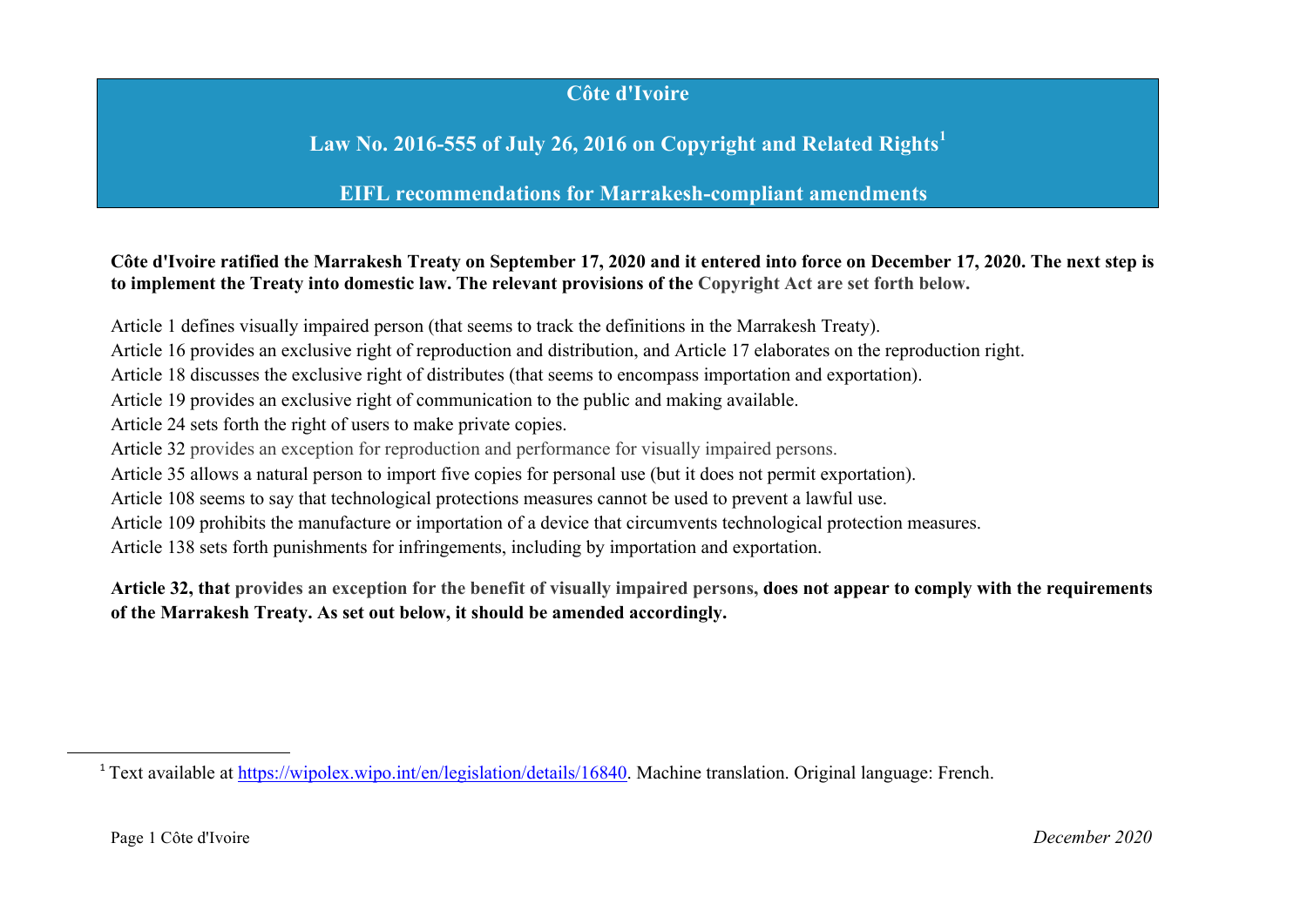| <b>Copyright &amp; Neighbouring Rights</b><br>Act (2016)                                                                                                                                                                                                                                                                                                      | <b>Comments</b>                                                                                                                                                                                                                                                                                                                                                                                                                                                                                                                                                           | <b>Suggested Marrakesh-compliant amendments</b>                                                                                                                                                                                                                                           |
|---------------------------------------------------------------------------------------------------------------------------------------------------------------------------------------------------------------------------------------------------------------------------------------------------------------------------------------------------------------|---------------------------------------------------------------------------------------------------------------------------------------------------------------------------------------------------------------------------------------------------------------------------------------------------------------------------------------------------------------------------------------------------------------------------------------------------------------------------------------------------------------------------------------------------------------------------|-------------------------------------------------------------------------------------------------------------------------------------------------------------------------------------------------------------------------------------------------------------------------------------------|
| Article 32. - Without prejudice to the<br>author's right to obtain equitable<br>remuneration, the work may be<br>reproduced or represented, in the<br>appropriate form, by legal persons or                                                                                                                                                                   | Article 32 provides an exception for<br>reproduction and "representation" - which<br>we think means performance - for visually<br>impaired persons.                                                                                                                                                                                                                                                                                                                                                                                                                       | Replace Article 32 with the following text:<br>An accessible format copy of a work may be<br>created, distributed and made available, including<br>by import and export, for persons who are visually                                                                                     |
| organizations which use the works for<br>aid purposes. visually impaired, with a<br>view to strictly personal consultation of<br>the work by a visually impaired person.<br>The list of legal persons or authorized<br>organizations is jointly drawn up by the<br>Minister responsible for Culture and the<br>Minister responsible for of Social<br>Affairs. | There are three problems with Article 32.<br>1. It only permits reproduction (and<br>performance). It does not appear to permit<br>the distribution, making available,<br>importation, or exportation of an accessible<br>format copy, as set out in Articles 4, 5 and<br>6 of the Marrakesh Treaty. (Article 35 is<br>not much help because it permits<br>importation, but not exportation, for<br>personal use). Therefore, Article 32 should<br>be expanded to permit distribution, making                                                                             | impaired.<br>Option: While it is not necessary for compliance<br>with the Marrakesh Treaty, Article 1 Definitions<br>of the 2016 Act could additionally define the<br>category of entities permitted to create accessible<br>format copies - see Article 2(c) of the Marrakesh<br>Treaty. |
|                                                                                                                                                                                                                                                                                                                                                               | available, import and export.<br>2. Reproduction is currently subject to<br>remuneration. If the exception is made<br>subject to the payment of a royalty fee, it<br>would have a chilling effect on the making<br>of accessible copies, especially for libraries<br>in low-income countries, thus restricting<br>the freedoms allowed under the treaty.<br>It is important to note that the work has<br>already been purchased or otherwise<br>lawfully obtained by the library, the<br>accessible copy is made for the sole<br>purpose of providing equal access to the |                                                                                                                                                                                                                                                                                           |